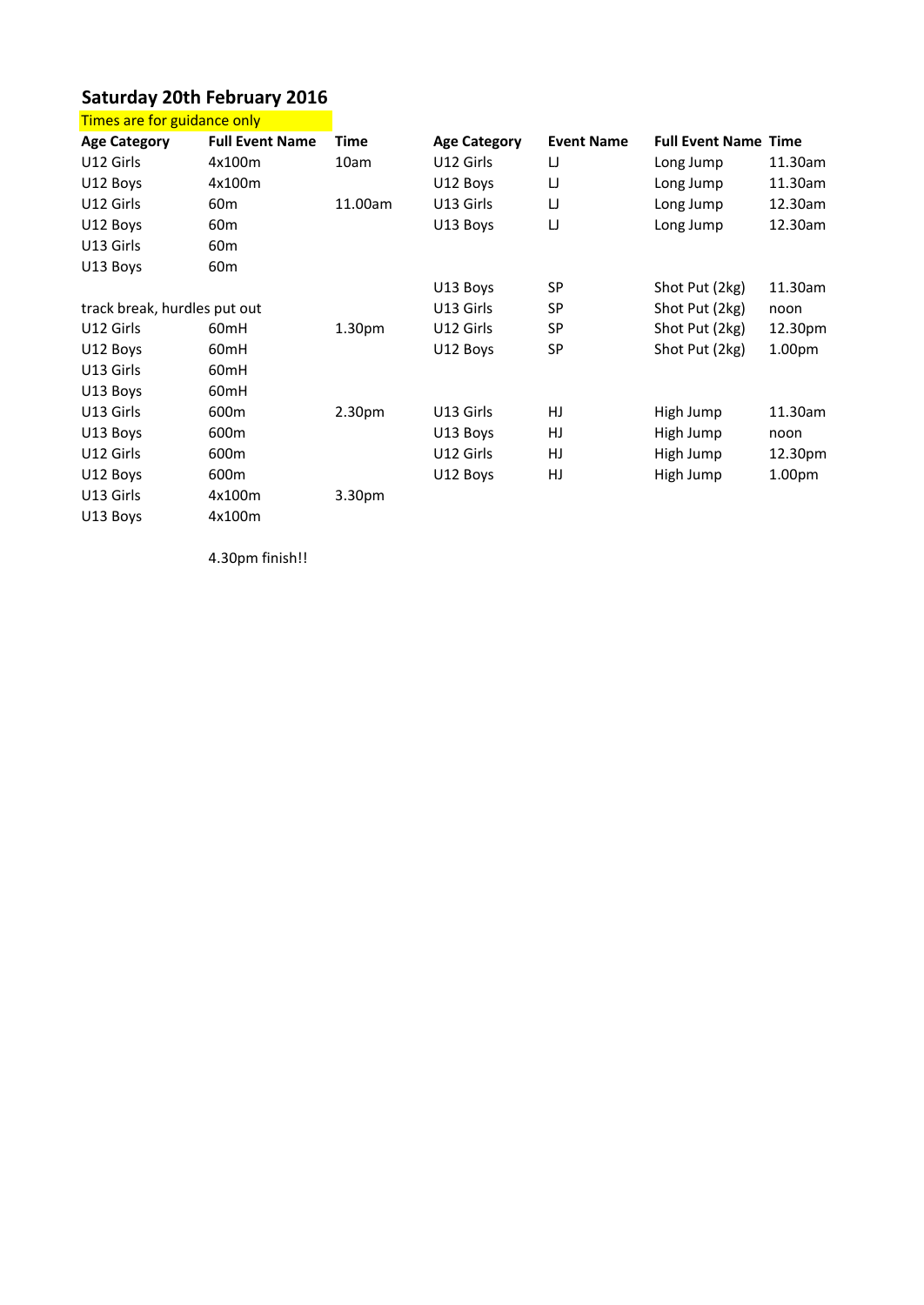## **21st February <sup>2016</sup>** ay 21st February 2016<br>are for guidance only Sur

|                             | <b>Sunday 21st February 2016</b> |             |                     |                        |                    |
|-----------------------------|----------------------------------|-------------|---------------------|------------------------|--------------------|
| Times are for guidance only |                                  |             |                     |                        |                    |
| <b>Age Category</b>         | <b>Full Event Name</b>           | <b>Time</b> | <b>Age Category</b> | <b>Full Event Name</b> | <b>Time</b>        |
| U18 Girls                   | 4x200m                           | 10am        | Girls               | Pole Vault             | 10.30am            |
| U18 Boys                    | 4x200m                           |             | <b>Boys</b>         | Pole Vault             | 2.00pm             |
| U16 Girls                   | 4x200m                           |             |                     |                        |                    |
| U16 Boys                    | 4x200m                           |             | U17 Boys            | High Jump              | 10.30am            |
| U14 Girls                   | 4x200m                           |             | U18 Boys            | High Jump              |                    |
| U14 Boys                    | 4x200m                           |             | U19 Boys            | High Jump              |                    |
| U16 Girls                   | 60 <sub>m</sub>                  | 11.30am     | Senior Men          | High Jump              |                    |
| U16 Boys                    | 60 <sub>m</sub>                  |             | U17 Girls           | High Jump              | 11.30am            |
| U15 Girls                   | 60 <sub>m</sub>                  |             | U18 Girls           | High Jump              |                    |
| U15 Boys                    | 60 <sub>m</sub>                  |             | U19 Girls           | High Jump              |                    |
| U14 Girls                   | 60 <sub>m</sub>                  |             | Senior Women        | High Jump              |                    |
| U14 Boys                    | 60 <sub>m</sub>                  |             | U15 Girls           | High Jump              | 12.30pm            |
| U17 Girls                   | 60 <sub>m</sub>                  |             | U15 Boys            | High Jump              |                    |
| U17 Boys                    | 60m                              |             | U14 Girls           | High Jump              | 1.30 <sub>pm</sub> |
| U18 Girls                   | 60 <sub>m</sub>                  |             | U14 Boys            | High Jump              |                    |
| U18 Boys                    | 60m                              |             | U16 Girls           | High Jump              | 2.30pm             |
| U19 Girls                   | 60 <sub>m</sub>                  |             | U16 Boys            | High Jump              |                    |
| U19 Boys                    | 60 <sub>m</sub>                  |             |                     |                        |                    |
| Senior Women                | 60 <sub>m</sub>                  |             | U14 Girls           | Long Jump 1            | 10.30am            |
| Senior Men                  | 60 <sub>m</sub>                  |             | U14 Boys            | Long Jump 2            | 11.30am            |
| U18 Girls                   | 400m                             | 11.00am     | U17 Girls           | Long Jump 1            | noon               |
| U18 Boys                    | 400m                             |             | U17 Boys            | Long Jump 2            | 1.00 <sub>pm</sub> |
| U19 Girls                   | 400m                             |             | U18 Girls           | Long Jump 1            | 12.30pm            |
| U19 Boys                    | 400m                             |             | U19 Girls           | Long Jump              |                    |
| Senior Women                | 400m                             |             | Senior Women        | Long Jump              |                    |
| Senior Men                  | 400m                             |             | U18 Boys            | Long Jump 2            | 1.30 <sub>pm</sub> |
| U16 Girls                   | 1500m                            | 11.20am     | U19 Boys            | Long Jump              |                    |
| U16 Boys                    | 1500m                            |             | Senior Men          | Long Jump              |                    |
| U17 Girls                   | 1500m                            |             | U16 Girls           | Long Jump 1            | 1.00pm             |
| U17 Boys                    | 1500m                            |             | U15 Boys            | Long Jump 1            | 2.00pm             |
| U18 Girls                   | 1500m                            |             | U15 Girls           | Long Jump 1            | 3.00pm             |
| U18 Boys                    | 1500m                            |             | U16 Boys            | Long Jump 2            | 3.00pm             |
| U19 Girls                   | 1500m                            |             |                     |                        |                    |
| U19 Boys                    | 1500m                            |             | U18 Girls           | Triple Jump            | 4.00pm             |
| Senior Women                | 1500m                            |             | U18 Boys            | Triple Jump            |                    |
| Senior Men                  | 1500m                            |             | U19 Girls           | Triple Jump            |                    |
| U14 Girls                   | 1K Walk                          | noon        | U19 Boys            | Triple Jump            |                    |
| U14 Boys                    | 1K Walk                          |             | Senior Women        | Triple Jump            |                    |
| U15 Girls                   | 1K Walk                          |             | Senior Men          | Triple Jump            |                    |
| U15 Boys                    | 1K Walk                          |             |                     |                        |                    |
| U16 Girls                   | 1500m Walk                       |             | <b>Senior Men</b>   | Shot Put(7.26Kg)       | 10.30am            |
| U16 Boys                    | 1500m Walk                       |             | U19 Boys            | Shot Put (6Kg)         | 11.00am            |
| U17 Girls                   | 1500m Walk                       |             | U18 Boys            | Shot Put (5Kg)         |                    |
| U17 Boys                    | 1500m Walk                       |             | U17 Boys            | Shot Put (5Kg)         |                    |
| U18 Girls                   | 1500m Walk                       |             | Senior Women        | Shot Put (4Kg)         | 11.30am            |
| U18 Boys                    | 1500m Walk                       |             | U19 Girls           | Shot Put (4Kg)         |                    |
| U19 Girls                   | 1500m Walk                       |             | U18 Girls           | Shot Put (3Kg)         |                    |
| U19 Boys                    | 1500m Walk                       |             | U17 Girls           | Shot Put (3Kg)         |                    |
| Senior Men                  | 1500m Walk                       |             | U16 Girls           | Shot Put (3Kg)         | noon               |
| Senior Women                | 1500m Walk                       |             | U16 Boys            | Shot Put (4Kg)         |                    |